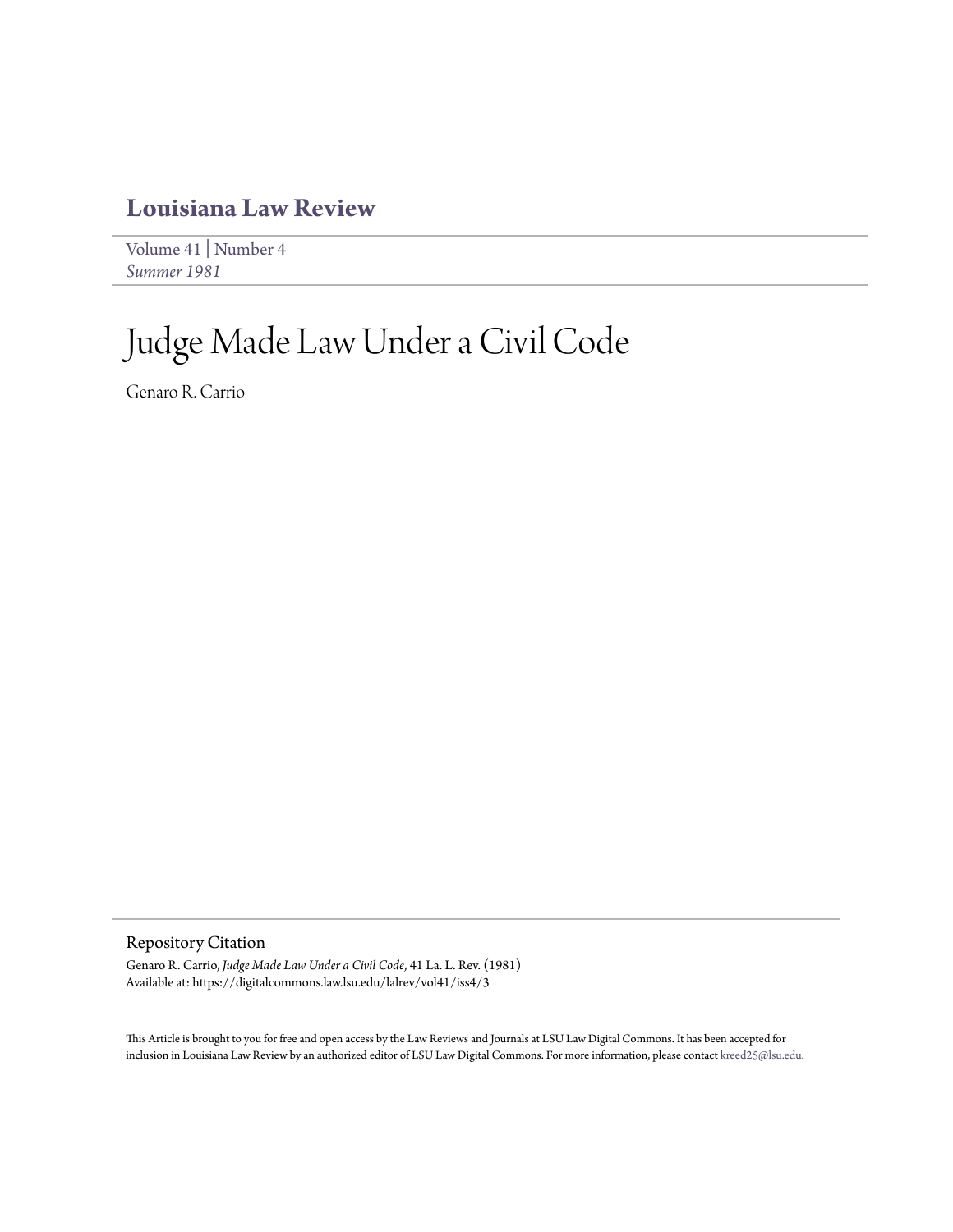## **JUDGE MADE LAW UNDER A CIVIL CODE\***

## *Genaro R. Cart/6\*\**

The purpose of modern codification is to regulate in a complete, systematic, clear, and accurate way a given area of legal relations. The sought-after ideal is that a solution to *all* problems and conflicts arising in such given area be found within a set of rules arranged in a rational way, free of gaps, overlappings, contradictions, obscurity and ambiguity. Tne ideal is to eliminate the chaos of isolated rules-many of them operating as mere survivors of the dead weight of tradition, while others operate as occasional answers to concrete requirements - and to substitute for them a harmonic whole of rules, whose attributes of completeness, systematic consistency, accuracy, and clarity render it easy to apply.

The existence of this attitude among legislators explains why, at the time of the enactment of the first modern codes, proposals were made and statutes were passed prohibiting the judges from interpreting the new provisions.1 By means of this simple and deceptive device, the legislator tried to prevent the judges from destroying the rational perfection of the code under the pretense of extracting the "true" meaning of the texts and adapting them to the varied and shifting requirements of practice. But what these proposals apparently failed to understand is that which this writer calls the *myth of codification, ie.,* the illusory hope of giving once and for all a complete, rational, clear, and precise solution to all problems and conflicts arising in the vast area of private relations. Certainly, this was not an attitude shared by the jurists charged with drafting the famous *Code Civil.*

The modern codification movement, started at the end of the eighteenth century, found its acme of perfection in the napoleonic codification, particularly in the French *Code Civil* of 1804 which today is still known by the name of its inspirer. One of the redactors of the *Code Civil,* Portalis, wrote in his Preliminary Report on the draft:

<sup>\*</sup>This was the ninth of the Tucker Lecture Series, delivered at the Louisiana State University Law Center on March **26,** 1980.

<sup>\*\*</sup>L.L.B., National University of LaPlata, Argentina; L.L.M., Southern Methodist University Law School; S.J.D., National University of Buenos Aires, Argentina.

*<sup>1.</sup> See* Cueto-Rua, *The Future of the Civil Law,* **37 LA.** L. REV. 645, **655** n.25 **(1977).**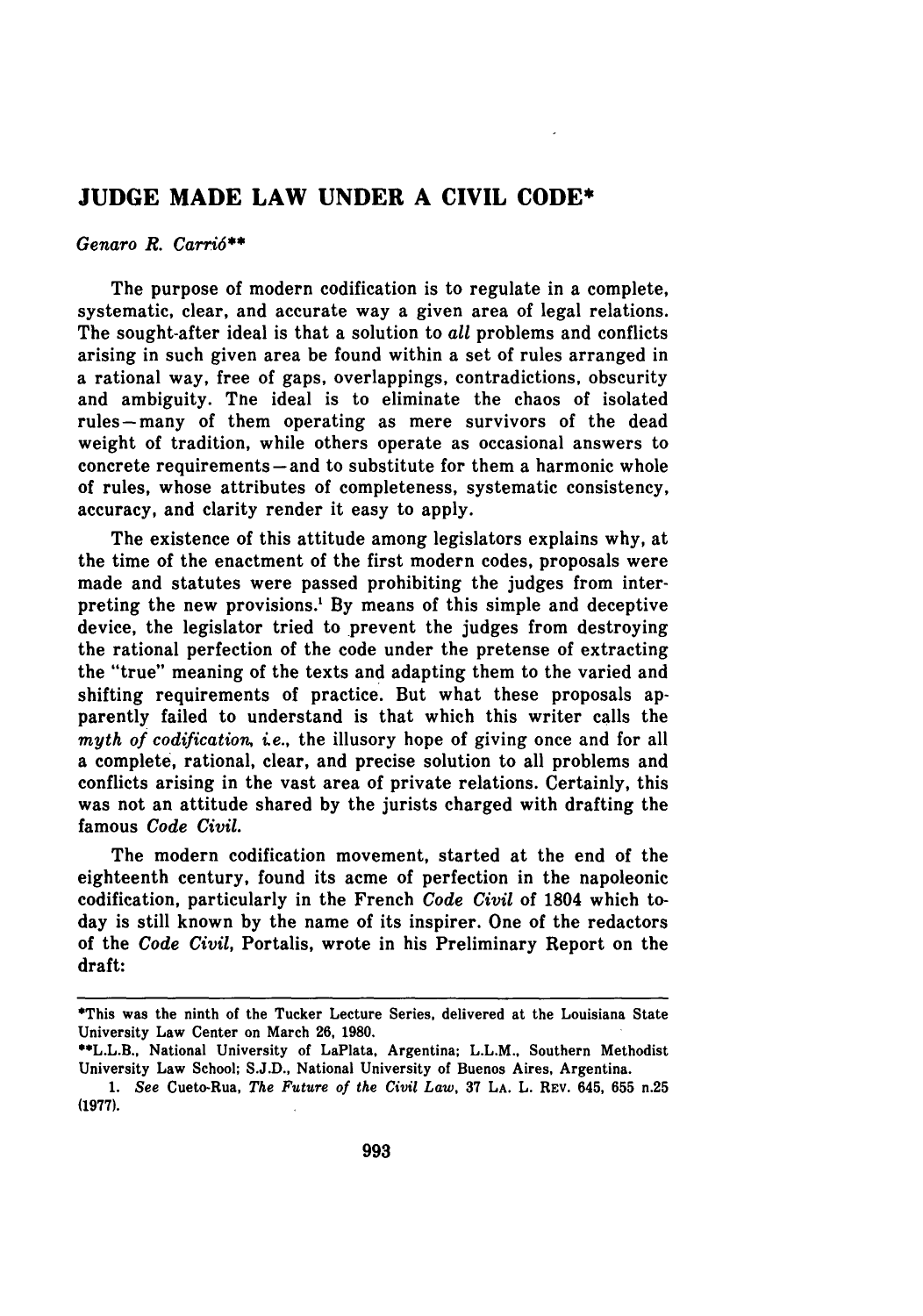The needs of society are so varied, social intercourse is so active, men's interests are so multifarious, and their relations so extensive, that it is impossible for the legislator to provide for everything. It is then, to the course of decision *(1a jurisprudence)* that we leave: (1) rare and extraordinary cases which cannot enter into a reasonable legislative plan; (2) details too variable and contentious to occupy the legislator; and (3) all those objects which it would be a useless effort to anticipate, or of which premature anticipation would be dangerous.<sup>2</sup>

These cautious reflections, which have been recalled in Professor Julius Stone's translation,<sup>3</sup> are a good introduction to the subject of this article.

This writer will attempt to summarize the ways in which the courts of Argentina, facing the legislator's passivity, fought to reduce, in the field of everyday private relations, some of the terrible effects of a rampant inflation that has become the world's highest. This article will deal with the means and methods used by Argentine judges to tone down the consequences of the depreciation of the currency, and it will address the efforts of judges to attain that goal under a Civil Code that, according to the current construction, gave an unrestricted legislative support to the so-called nominalistic principle and constituted an insurmountable obstacle to the valid efforts of courts to attain that goal.'

In Argentina the first effects of inflation were felt in the late 1940's. During this period there prevailed the generalized conviction that the problems arising from inflation could not be solved-in any measure at all-by the judges. It was believed that their interference in such delicate matters would result in a clear trespass into areas alien to their competence, information and ability and might only serve the purpose of creating chaos in the field of general economy and public finance. To the extent that such problems could be solved through law, it was thought that they called for legislative action and could not be settled by the courts.<sup>5</sup> However, the legislator did not take these problems into account or, if he did, considered them in a belated and very incomplete manner.

5. M6nico v. Grau y Mora SRL, 71 **LA LEY** 759 (1953); Pacheco Santamarina de Bustillo v. Card Paulista, 70 **LA LEY** 399 (1953).

<sup>2.</sup> *See* **J.** PORTALIS, *Discours Pr6liminaire sur le Projet de Code Civile,* in DIsCOURS, RAPPORTS ET TRAVAUX INEDITS.

*<sup>3.</sup> See* J. STONE, THE PROVINCE **AND** FUNCTION OF LAW 150-51 (1950).

*<sup>4.</sup> See* F. TRIGO REPRESAS, OBLIGACIONES DE DINERO Y DEPRECIACION MONETARIA **(1978);** L. GURFINKEL DE WENDY, DEPRECIACION MONETARIA (1977); A. MORELLO *&* A. TROCCOL, **LA** REVISION **DEL** CONTRATO **(1977);** M. RISOLIA, **LA DEPRECIACION MONETARIA** Y **EL REGIMEN DE LAS OBLIGACIONES CONTRACTUALES** (1960).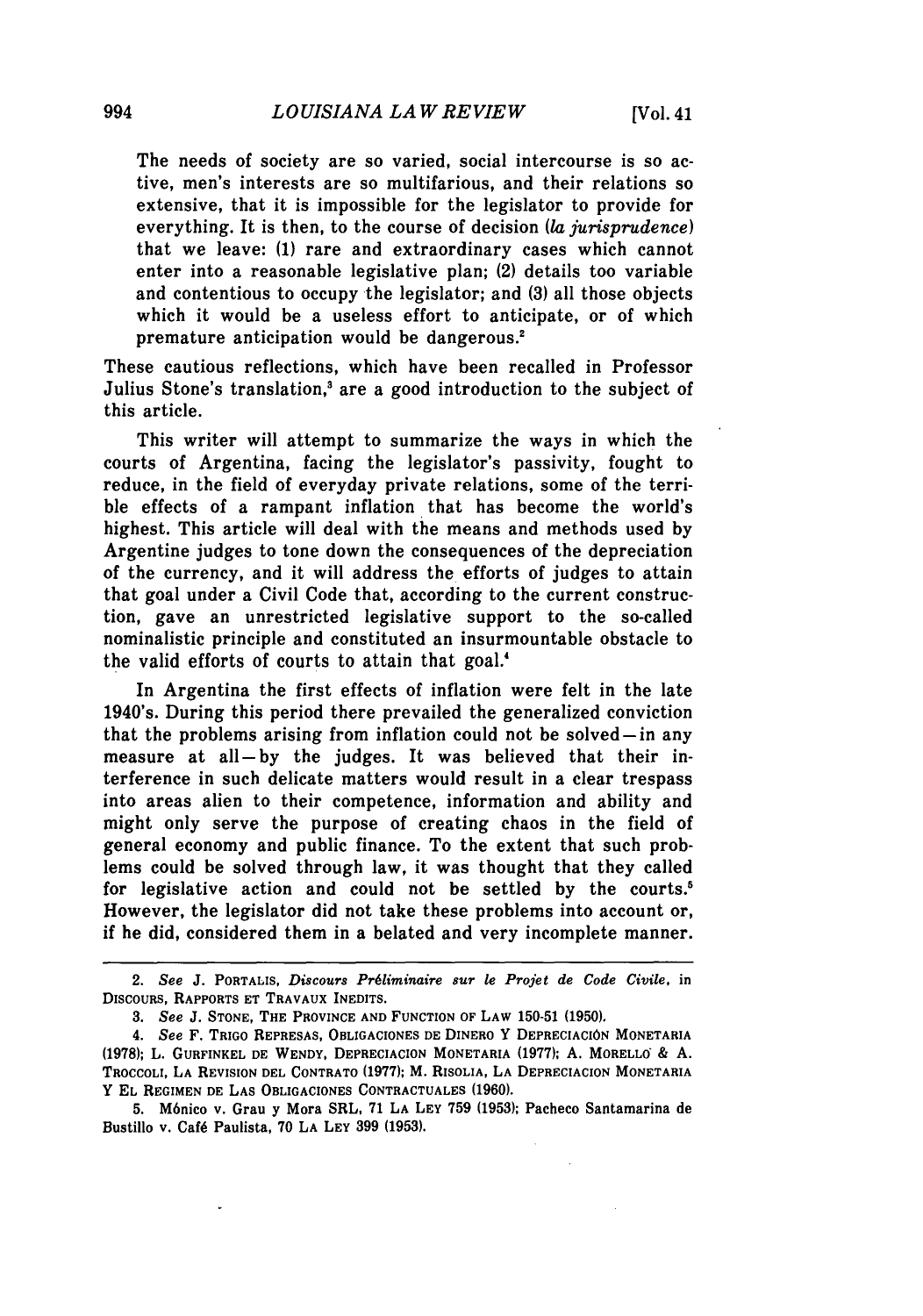The rules of the Civil Code (according to the construction then in fashion) that were a major obstacle in that field for the possible action of the course of decisions *(Ia jurisprudence)* were not modified. They have not been amended until the present day, in spite of the fact that the inflationary flood has reached the three-digit level in the last four or five years.'

In order to appreciate in its proper context the function performed by the Argentine courts in this domain, it is necessary to supply some background information.

The Argentine Civil Code was the work of one man: Dalmacio V6lez Sarsfield, an outstanding jurist and a gifted public servant. In four years of intense labor he prepared the whole draft. Congress passed the enacting legislation in 1869 without debate, in deference to the prestige of the drafter.' The Code has a definite "doctrinaire" penchant. Most of its 4,000-odd sections carry footnotes, some of them extensive. The footnotes indicate sources, mention discarded alternative solutions, or comment on those adopted by the drafter. With additions and partial amendments, the Code has been governing the area of civil relations in Argentina since its enactment. Extensive amendments were not introduced until 1968;<sup>8</sup> however, most of the original provisions remained unchanged. The 1968 amendment did not modify those provisions which, according to some of its most influential promoters, prevented action by the judges in the struggle against the consequences of inflation.

The Argentine Civil Code makes a distinction between obligations arising from contracts and those belonging to the field of delicts and quasi-delicts. Among the contractual obligations, the Code makes a distinction between those whose object is to give a sum of money and those which have some other object: *i.e.*, obligations to give specified things, obligations to give unspecified things, obligations to give a quantity of things, obligations to do or not to do.

Chapter IV of Title VII of Book II deals with obligations to pay a sum of money. They are a species of the genus "obligations of giving." The first article of Chapter IV, devoted to the obligations to give sums of money, sets forth that such obligations are regulated "by the provisions governing obligations to give unspecified and

**1981]**

<sup>6.</sup> The annual cost of living increase reached 347.5% in 1976 and was far over 100% in 1979.

**<sup>7.</sup>** See **A.** CHANETON, HISTORIA **DE** VELEZ SARSFIELD **(1937);** P. MARTINEZ, **DALMACIO** VELEZ **SARSFIELD** Y **EL** CODIGO CIVIL **ARGENTINO (1916).**

**<sup>8.</sup>** See **G.** BORPA, **LA** REFORMA **DE 1968 AL** CODIGO CIVIL (1971); **J.** LLAMBIAS, ESTUDIO SOBRE **LA** REFORMA **DEL** CODIGO CIVIL **(1971).**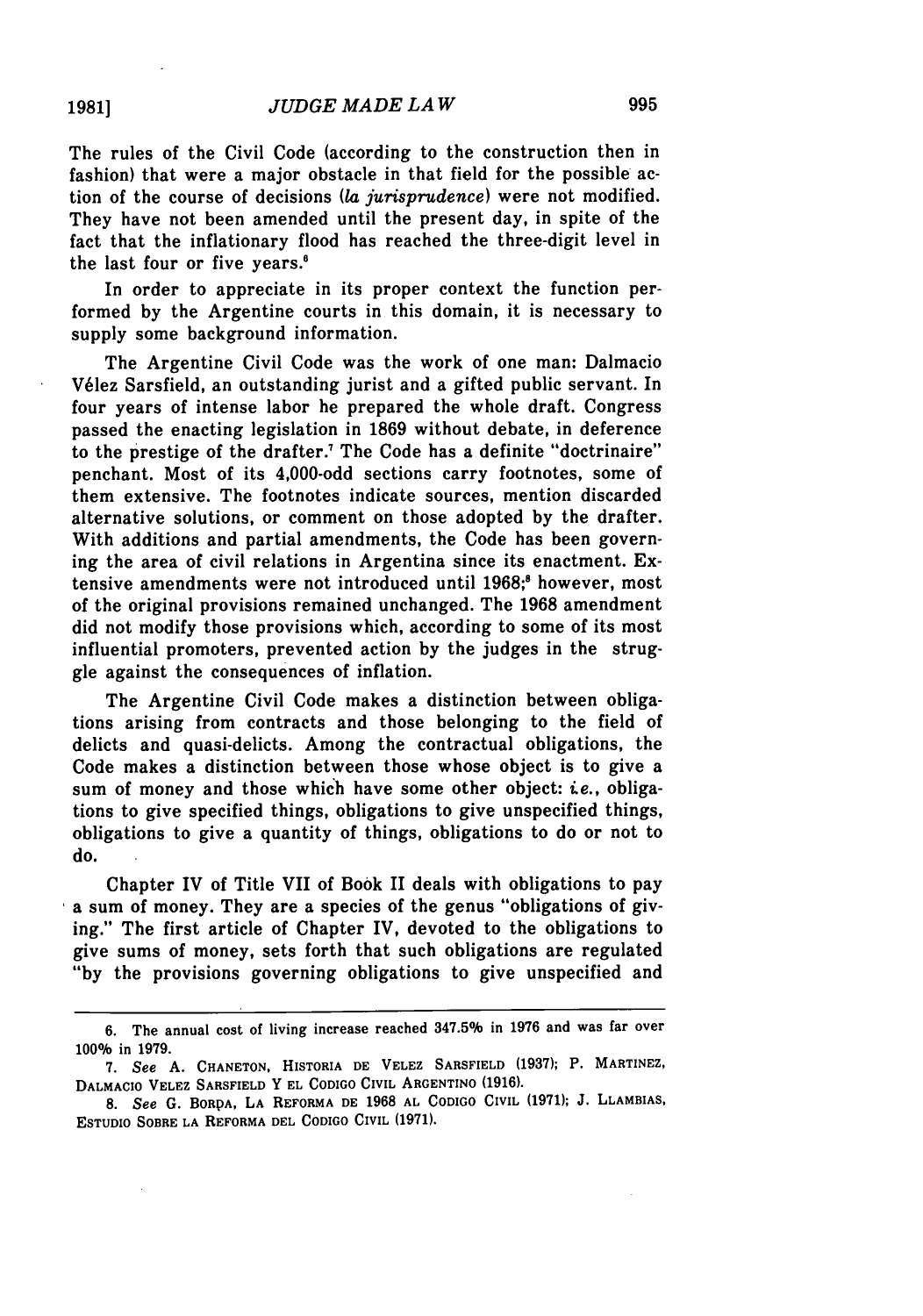nonfungible things (ie., things indicated only **by** their species) and obligations to give non-individualized things."' An obligation to give a quantity of things is an obligation to give things that can be counted, weighed, or measured.10 In performance of such obligations, the obligor must give, at the place and time agreed upon, a quantity of things of the kind and quality named in the obligation." Article **619,** which is the specific provision for obligations to give sums of money, sets forth that "if the debtor's obligation is to deliver certain quantity of a certain kind of legal tender, the debtor fulfills his obligation **by** giving the designated kind... **.'"I** This provision establishes the so-called nominalistic principle. If a person undertakes to pay to another **\$1,000,** on January 1st, **1981,** he fulfills his obligation **by** delivering on that date one thousand units of the money, even though in the intervening time the purchasing power of the currency has undergone modifications. Among the sources of Article 619 of the Argentine Civil Code, Vélez Sarsfield mentions Article **1895** of the French Code and Article **2884** of the Code of Louisiana of 1825.<sup>13</sup> What happens if the debtor defaults? The solution is found in Article **622:** The delinquent debtor owes the interest agreed on in the obligation, from its maturity. If no interest has been agreed upon, he owes the interest established **by** law; if there is no applicable provision, he owes the interest determined **by** the judge. The source of this article is Article **1153** of the Code Napoleon in its original wording.<sup>14</sup> Vélez Sarsfield's footnote reads: "The interest of the money **. . .** corresponds to the damages the delinquent debtor should pay."

The consequences of default in the performance of obligations to give sums of money are not the same as the consequences attending default in the performance of other contractual obligations. The extent of the redress in that area is also different from that established

**13.** It corresponds to article **2913** of the present Louisiana Civil Code, included in the chapter treating the loan for consumption or mutuum. See **LA.** CIv. CODE art. **2913.**

14. *Dans les obligations qui se bornent au payement d'une certaine somme, les dommages et intdrets rdsultants du retard dans 1'execution ne consistent jamais que dans la condamnation aux intdrets fixds par la loi sauf les rdgles particulidres au commerce et au cautionnment. Ces dommages et interdts sont dus sans que le crdancier soit tenu de justifier d'aucune perte.* Ils *ne son dus que du jour de la demande, except4 dans les cas ou* la *loi les fait courir de plein droit.*

*Le crdancier auquel son ddbiteur en retard a causd, par sa mauvaise foi, un pre'judice inddpendant de ce retard, peut obtenir des dommages et intdrets distincts des intdrets moratoires de la crdance.*

**C.** Civ. art. **1153** (Fr.).

**<sup>9.</sup>** C. Civ. art. 6i6 (Argen.) (writer's trans.).

**<sup>10.</sup> C.** Civ. art. **606** (Argen.) (writer's trans.).

**<sup>11.</sup> C.** Civ. art. **607** (Argen.) (writer's trans.).

<sup>12.</sup> **C.** Civ. art. **619** (Argen.) (writer's trans.).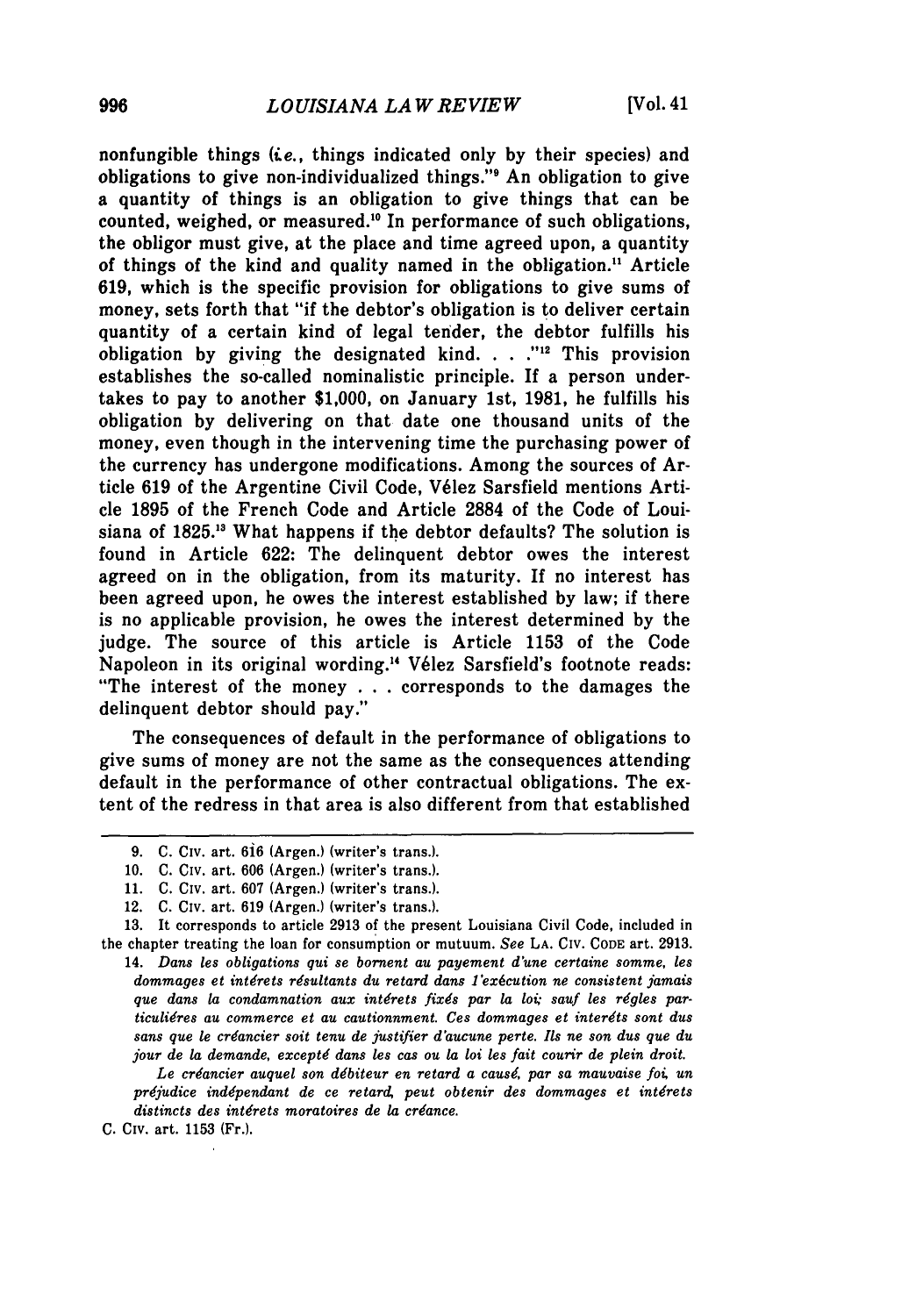**by** the Code in the field of obligations arising from delicts and quasidelicts.

Title III of Book II, Division **I,** is headlined **"Of** damages and interest in the obligations not having sums of money as an object." This section begins with a definition of damages and interests: they are "the value of the loss suffered, and of the profit not made **by** the creditor due to the non-fulfillment of the obligation."<sup>15</sup> If the default is in good faith, the redress will cover only those damages that are a direct and immediate consequence of the failure to perform the obligation."6 Conversely, if the debtor is in bad faith, redress will cover also those consequences which are not immediate. In either case, good or bad faith of the defaulting debtor, the court may allow recovery of moral damages according to the nature of the event which gives rise to the liability and the circumstances of the case.<sup>17</sup>

In the field of delicts and quasi-delicts the obligation to redress is extensive. It covers losses and interest as well as moral damages.<sup>18</sup> If possible, things shall be returned to their former state; otherwise, a compensation in money shall be established.<sup>19</sup> Damages cover not only the loss actually sustained, but also the profit from which the victim has been deprived.<sup>20</sup> The debtor is answerable not only for the immediate consequences of his act or omission, but also for the consequences which, though not immediate, he has foreseen or could have foreseen **by** exercising due care."' In the event of wanton acts, the obligor may be answerable even for consequences that are merely contingent.<sup>22</sup>

Such traits of the law of delicts and quasi-delicts support the statement that the Argentine Civil Code has adopted the "principle of integral redress." The concept of "integral redress" also is used generally in the field of contractual liability. In this domain there is, however, a single exception: the obligation whose object is to give a sum of money. With an obligation of this kind, the redress is limited to the payment of interest, which is awarded as a substitute for the damages actually sustained **by** the creditor. However, if the debtor was able to pay but deliberately abstained from doing so  $(i.e., when)$ he failed to perform out of ill will), the rationale of the orthodox construction is that article **622,** the provision that restricts redress to

**<sup>15.</sup> C.** Civ. art. **519** (Argen.) (writer's trans.).

**<sup>16.</sup> C.** Civ. art. **520** (Argen.) (writer's trans.).

**<sup>17.</sup> C.** Civ. art. **522** (Argen.) (writer's trans.).

**<sup>18.</sup> C.** Civ. art. **1078** (Argen.) (writer's trans.).

**<sup>19.</sup> C.** Civ. art. **1069** (Argen.) (writer's trans.).

<sup>20.</sup> **C.** Civ. art. **1069** (Argen.) (writer's trans.).

<sup>21.</sup> **C.** Civ. art. 904 (Argen.) (writer's trans.).

<sup>22.</sup> **C.** Civ. art. **905** (Argen.) (writer's trans.).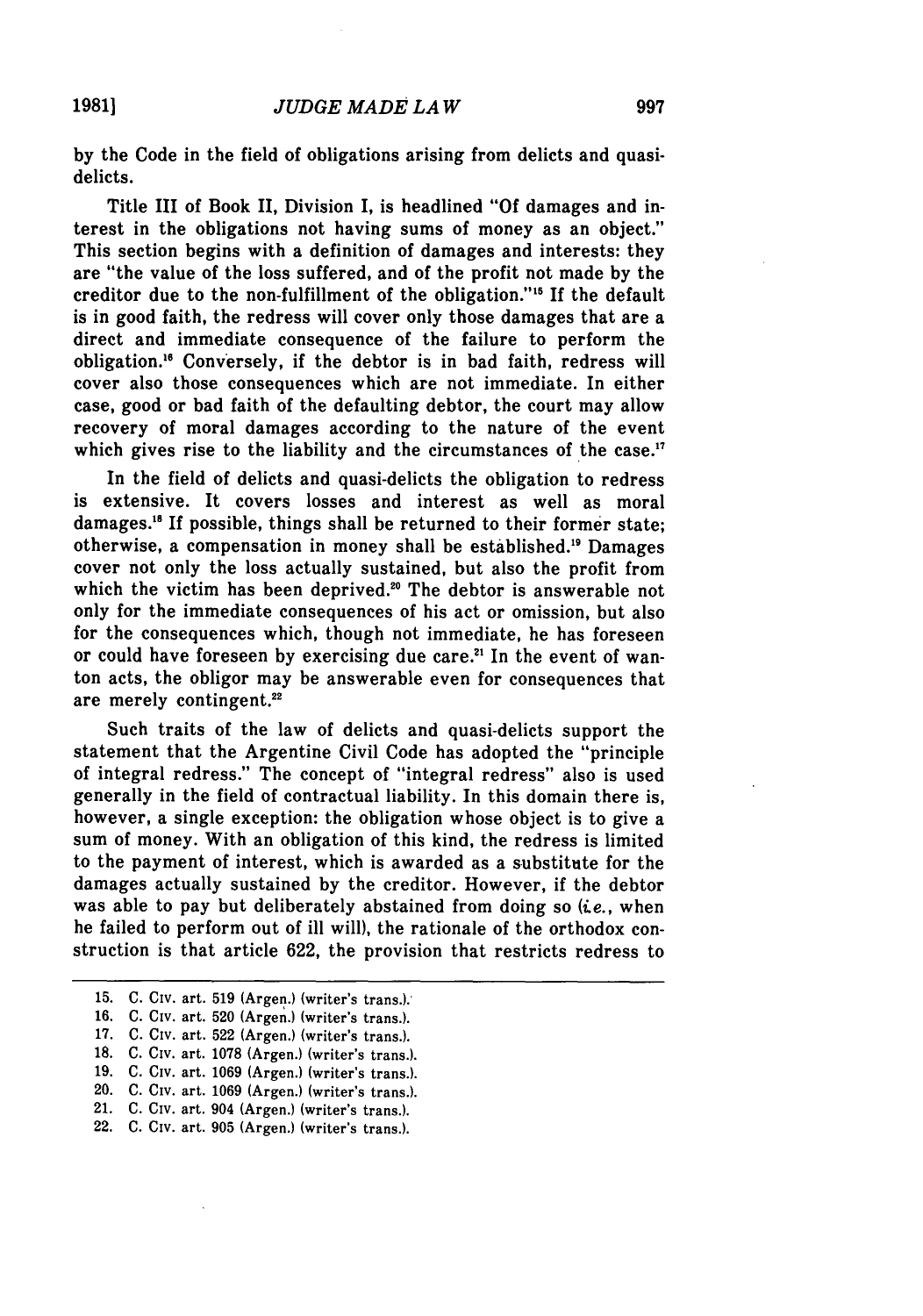interest in obligations having as an object a sum of money, does not contemplate the case of malicious default; it refers only to mere default. Thus, there is a legislative gap that must be filled **by** resorting to analogy<sup>23</sup> to the malicious default of contractual obligations not having a sum of money as an object.<sup>24</sup> The debtor of a sum of money who maliciously fails to pay it in due course must compensate all damages that the creditor might suffer, to the same extent that the debtor of an obligation not having a sum of money as an object must redress the damages.

The preceding version of the system of civil liability in the Argentine Civil Code serves to illustrate the kinds of legal obstacles the courts had to surmount in order to find equitable solutions to the multiple problems created **by** a growing inflation and compounded **by** the absence of effective legislative remedies.

The courts began to resolve these economic problems **by** resorting to a distinction drawn in German legal theory: the distinction between "debts of money" and "debts of value."25 That distinction resembles, although is not identical to, the traditional distinction in the Argentine Civil Code between obligations having as an object a sum of money and the remaining obligations..In the debts of money, money operates *in obligatione* (in the obligation) as well as *in solutione* (for the payment). What is due is a *quantum,* and what is paid is the amount of money due. In the debts of value, what is due is a profit or an abstract value. Money is not *in obligatione;* but it is *in solutione* if the default is not remedied in kind. When there is no compensation in kind, money is paid, not because money was originally due, but because it represents all other values.<sup>26</sup> The most important kinds of debts of value are the obligation to redress the damage caused **by** an unlawful act and the obligation to redress the damage arising from the non-performance of a contractual obligation, the object of which does not consist of a sum of money.

When problems created **by** the depreciation of the currency began to appear with more frequency, Argentine courts repeatedly employed the distinction between debts of value and debts of money. In the case of debts of value, the courts adhered to the principle of integral redress. In order to determine the sum to be paid

**<sup>23.</sup> C.** Civ. art. **16** (Argen.) (writer's trans.).

<sup>24.</sup> C. Civ. art. 520-21 (Argen.) (writer's trans.).

<sup>25.</sup> *See* A. NUSSBAUM, DERECHO MONETARIO NACIONAL E INTERNACIONAL 161 (A. Schoo ed. 1954); A. NUSSBAUM, TEORIA JURIDICA **DE** DINERO 235 (S. Serral trans. 1929); K. LARENZ, DERECHO **DE** OBLIGACIONES 138 (S. Briz trans. 1958). *See also* T. ASCARELLI, SAGGI GIURIDICI (1949).

<sup>26.</sup> *See* A. ALTERINI, *Improcedencia del reajuste de las deudas dinerarias,* in 29 JURISPENDENCIA ARGENTINA 673-74 n.n. 3 & 5 (1975).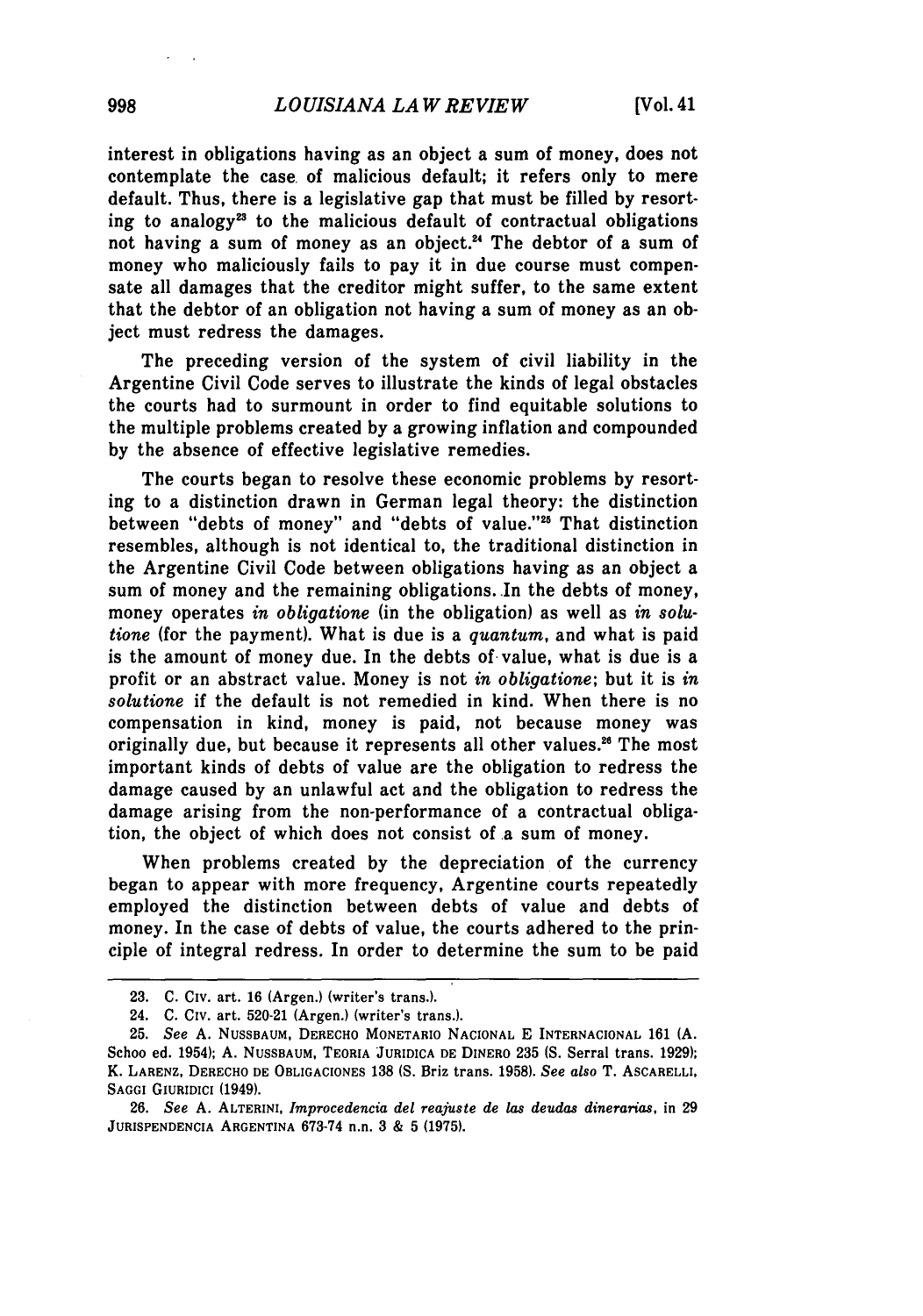**by** the debtor as redress, the courts found it necessary to take into account the effective purchasing power of the sum of money at the time of the decision; otherwise, there would be inadequate redress for the damages actually sustained. Thus, the principle of integral redress requires that the depreciation of the currency be taken into account. The debtor does not owe money; he owes a profit or a value which is not satisfied if the consequences of depreciation are not compensated.

Although the distinction between debts of money and debts of value has been criticized by distinguished law professors, $^{27}$  it has survived the criticisms and has served the purpose of unifying the course of decisions. Obligations not having as an object the giving of a sum of money-to use the old terminology of Argentina's Civil Code-remained acceptably protected from the consequences of inflation due to the use of the concept of debt of value. The system of the Civil Code was not incompatible with the use of this conceptual device; on the contrary, the Code gave adequate support to the use of such a device, although under the garb of a different language.

Argentine judges found it difficult to sit back and impassibly watch, and even to support, the conduct of the delinquent debtor of an obligation of money who saw his profits increase at the creditor's expense in direct proportion to the duration of the delay. If all the debtor had to pay as redress for the delayed payment was a certain rate of interest, the unscrupulous or simply careless debtor preferred not to pay on time, but to delay the proceedings and to use in the meantime the money of his creditor to whom he would deliver, in the end, debased money. This consisted of an amount nominally equal to the sum he should have paid on the date the obligation matured, plus default interest calculated at a rate always inferior to the debasing effect of inflation. Unwarranted and protracted litigation proliferated, causing an additional load on the courts; and there seemed to be no solution other than legislative action.

However, the legislature did little to help. The Civil Code amendment of **1968** added a second paragraph to article **622,** which had provided that the delinquent debtor for a debt of money must pay only default interest as damages. The new paragraph provided that in case of malicious procedural misconduct with a view to delay the performance of an obligation to pay sums of money, the court may impose on the defendant, as an accessory penalty, payment of interest that, together with the compensatory and default interest, may add up to two and a half times the rate charged **by** the official banks for ordinary transactions. Amendments to the procedural law

**<sup>27.</sup>** *See, e.g.,* **J.** RAY, *Obligaciones de valor y de dinero,* in **LA** LEY **1975-B-1122.**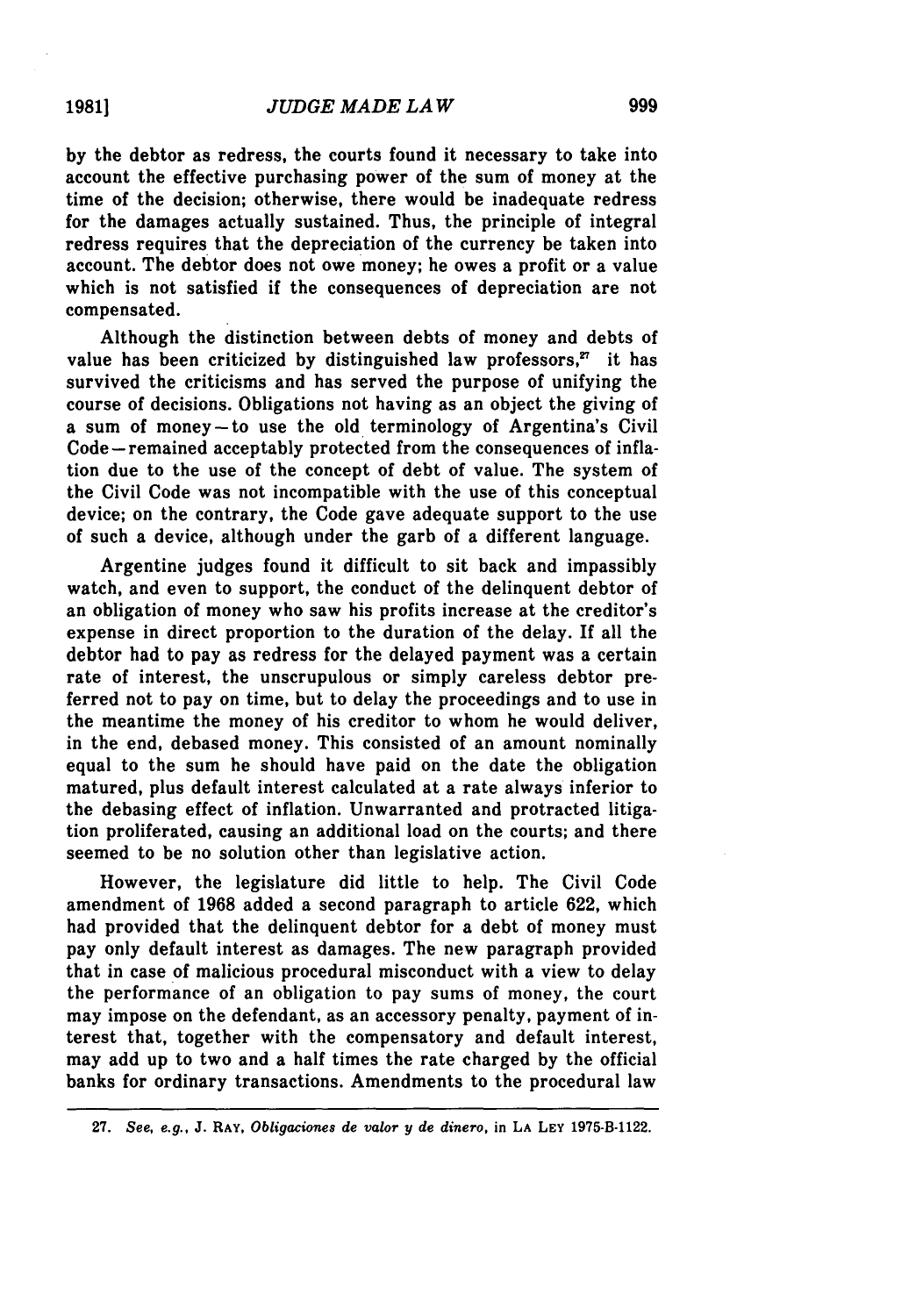introduced rules penalizing the malicious conduct of the debtordefendant, but these rules were not effective in putting an end to dilatory tricks.<sup>28</sup>

The solution had to be found elsewhere; a "construction" of articles 619 and 622 of the Civil Code was needed that would allow the courts to update debts of money, at least after maturity. Distinguished jurists" advocated the following solution:

Pursuant to the nominalistic principle, in the case of an obligation to pay an amount of money, a *peso* is always equal to a *peso,* whatever the variations of the purchasing power of that currency. But this principle applies only if the debtor does not default. Until the maturity of the obligation, *i.e.*, until the moment of its timely performance, the debtor fulfills the obligation by delivering as many units of the currency agreed upon as those he undertook to pay, though at the moment of payment these units may have-due to the inflation-a purchasing power substantially inferior. This is required by the nominalistic principle which governs the performance of the obligation; however, that principle does not apply to the non-performance of the obligation. In case of default, the general principles of civil liability which call for integral redress should apply. Therefore, the delinquent debtor, including the debtor of an obligation to give a sum of money, is responsible vis-a-vis his creditor for all damages resulting from the default. Among such damages is the loss of value of the currency which has taken place between the event of default and the date of effective payment. Put more simply, the rule is that debts of money are not updated or "indexed" if the debtor performs in time; they are updated only in the event of default and only from that moment. This happens under general rules of civil liability to which the nominalistic principle must yield in cases of default.

Many judges adopted this course of action, as it seemed to provide the needed remedy. A distinguished legal scholar who, as a writer and a judge had consistently held the opposite view, expressed astonishment at the general near-sightedness-including his ownthat for such a long time had prevented lawyers from seeing something so simple and obvious.<sup>30</sup>

But was this solution compatible with the system of the Civil

**<sup>28.</sup>** *See* **FED. CODE CIv. & COM.** P. art. 45 (Argen.).

**<sup>29.</sup>** *See, e.g.,* **A. BUSTAMANTE, TEORIA GENERAL DE LA RESPONSABILIDAD CIVIL 195 (1973).**

**<sup>30.</sup> G. BORDA,** *Las deudas de dinero* **y** *la desvalorizacidn monetaria,* in **LA LEY 1975-C-794.**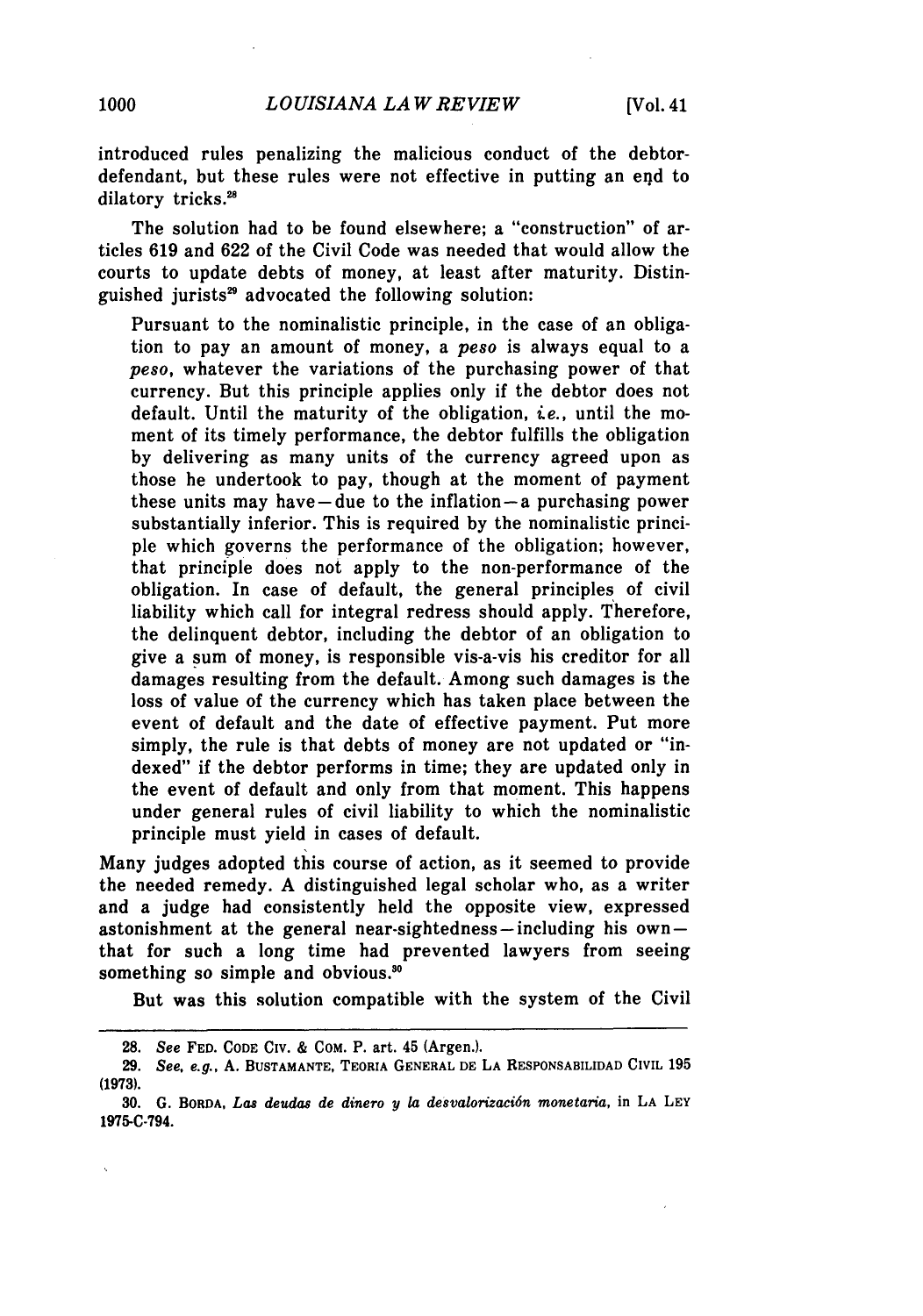Code? A negative answer to this question has been asserted. The Civil Code has no general system of civil liability; it has at least two: one governing contractual liability and the other governing the liability not arising from a contract. A closer scrutiny reveals three systems, because the rules on contractual damages do not constitute a homogeneous set. There are rules applicable to all obligations arising from contracts that do not have as an object the giving of a sum of money, and there is a special and different system for those arising from a contract for the giving of a sum of money. Even if it were true that the nominalistic principle refers only to the performance of an obligation to pay a sum of money, failure to perform the obligation does not remit to a general system of civil liability; the debtor's non-performance remits to the special system of default of obligations having as an object a sum of money. This system consists of a single article in the Argentine Civil Code: article 622. Article 622 provides that in case of default, the debtor must pay only default in- +erest in lieu of reparation of the damage actually sustained." This special regime consisting of a sort of tariff-redress operates for the benefit of the creditor as well as of the debtor: for the former, because it relieves him of the burden of proving the damages, a burden which concerns the creditor in all other areas of civil liability; for the latter, because he knows from the start with certainty the consequences of non-performance. Moreover, the interest that the debtor pays and the creditor receives as a consequence of the debtor's default represents the cost for the creditor of obtaining the money elsewhere; thus, the redress is necessarily equal to the damage.

This interpretation of the Code, supported by one of the most distinguished Argentine jurists,<sup>32</sup> prevented the "debt of value" solution from receiving general endorsement by the courts. Some judges preferred instead to compensate for the depreciation by establishing a rate of default interest high enough to attain that goal,<sup>33</sup> a device *prima facie* consistent with the wording of Article 622. But, this solution was hampered by the maximum ceiling on compensatory and default interest and the penalties for malicious misconduct included in the 1968 amendment to Article 622. Other courts resigned themselves to confess their impotence before what they considered the clear text of the law; and, at the same time that they refused to

<sup>31.</sup> C. Civ. art. 622 (Argen.) (writer's trans.).

**<sup>32.</sup>** J. LLAMBIAS, *i Hacia la indexaci6n de las deudas dinerarias?, in* **63** *EL DERECHO* 871.

<sup>33.</sup> *See* **0.** BARBERO, *Desvalorizacion de la moneda. Deuda dineraria. Intereses,* in **29 JURISPURDENCIA ARGENTINA** 265 (1975); J. BUSTAMANTE **ALSINA,** *Indexacidn de las deudas de dinero,* in LA **LEY** 1975-D-585, 588-90; J. RAMIREZ, *Depreciacidn de la moneda. Tasa de interds variable para superar la distinci6n deudas de valor-deudas de dinero,* in **JURISPRUDENCIA ARGENTINA,** DOCTRINA **362** (1974).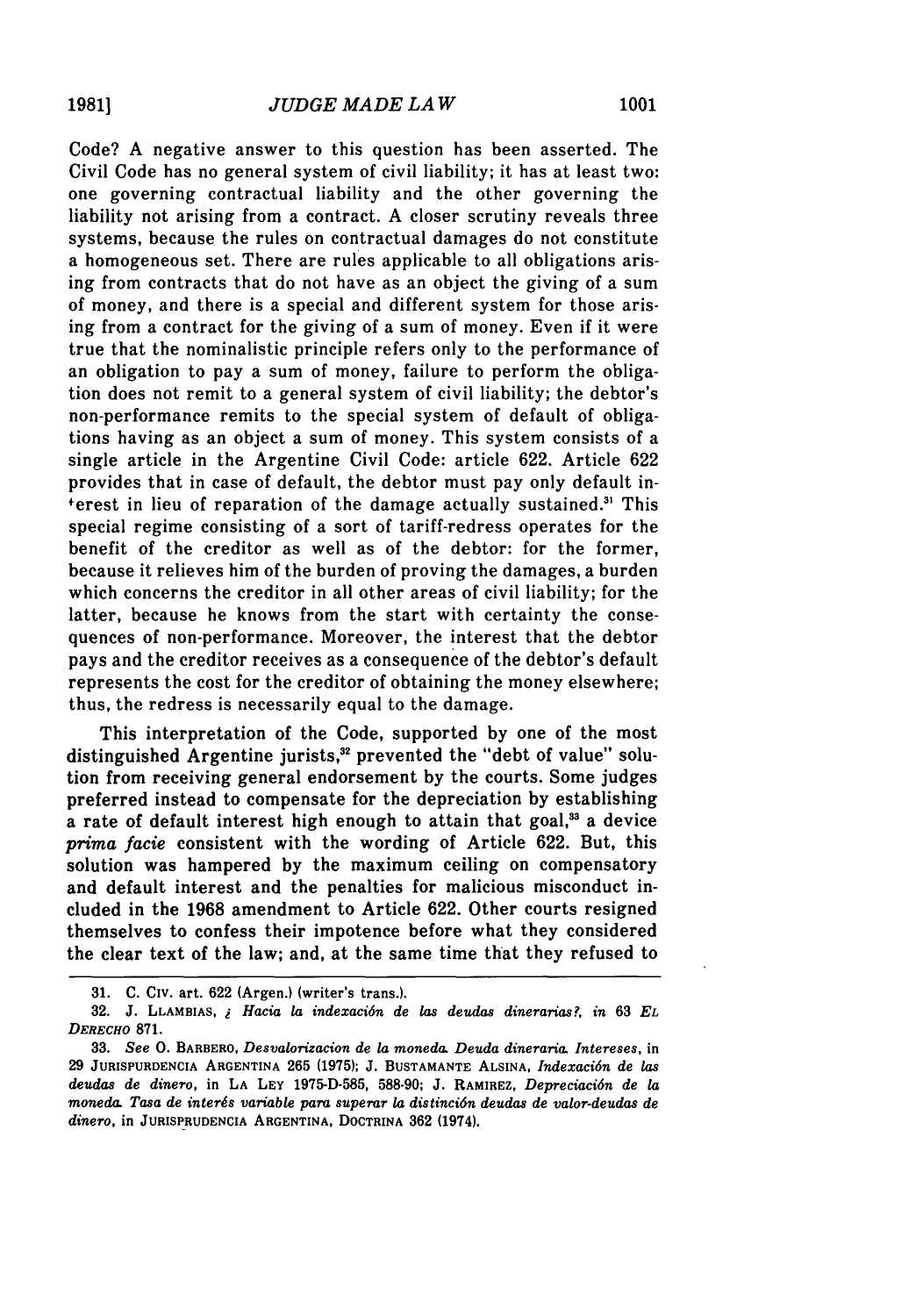"index" the debts of money past due, the courts insisted on the necessity of an immediate legislative solution.

The legislature failed to take remedial action, in spite of the fact that by the middle of 1975, inflation turned into hyper-inflation; there were months when the rate of monetary depreciation exceeded thirty percent. 4 The different divisions of the Appellate Civil Court of the Capital District and the Commercial Appellate Court added to the economic chaos **by** applying disparate criteria.

In order to resolve the situation, the courts resorted to a remedy provided **by** the procedural laws; a full court was convened. When there are disparate criteria on a question of law among two or more divisions of the same appellate court in such a way that inconsistent decisions are rendered, all the divisions of the court must sit *en banc* to unify their views. This results in a *plenary decision.5* The Federal Civil and Commercial Code of Procedure provides that the construction of a law as established in a plenary decision shall be binding on all the divisions of the same court and on the inferior judges. The legal doctrine so established can be modified only through another plenary decision.<sup>36</sup>

Both the Civil Appellate Court and the Commercial Appellate Court of the Capital District convened the full courts in order to establish a criterion for deciding whether money debts should or should not be updated. The solutions reached **by** both courts were, **by** and large, coincident; however, the attitudes of the members were not so harmonious. In both cases the plenary decisions were reached **by** majority, not **by** unanimity, and not all the judges who voted in the same manner did so for the same reasons. In the plenary decision of the Civil Appellate Court.<sup>37</sup> for example, the majority held that "a debt of money must be revalued in relation with the monetary depreciation in case that the debtor has incurred default."<sup>38</sup> It took the court sitting *en banc* over three years to reach

**36. FED. CODE** CIV. **&** COM. P. art. **303** (Argen.).

In case of default of an obligation to give a sum of money, if the creditor, on account of the loss of purchasing power of the currency, is damaged to an extension manifestly not compensated **by** the interest contemplated **by** Art. **622** Civil Code, he shall receive, provided he has claimed it in proper time, an additional sum to cover the aforesaid damage. This solution shall be applied unless a different one be required **by** particular statutory norms.

Id.

<sup>34.</sup> This situation existed in March, **1976.**

**<sup>35.</sup>** See **C. COLOMBO, COMERCIAL DE LA NACION, ANOTADO Y COMMENTADO 613 (1969).**

**<sup>37.</sup>** La Amistad SLR v. Iriarte Roberto Co., **LA LEY 1977-D-1.** The commercial plenary decision had been reached on April **13, 1977.**

**<sup>38.</sup> LA LEY 1977-B-186.** The plenary decision of the Commercial Appellate Court, in its official wording, stated: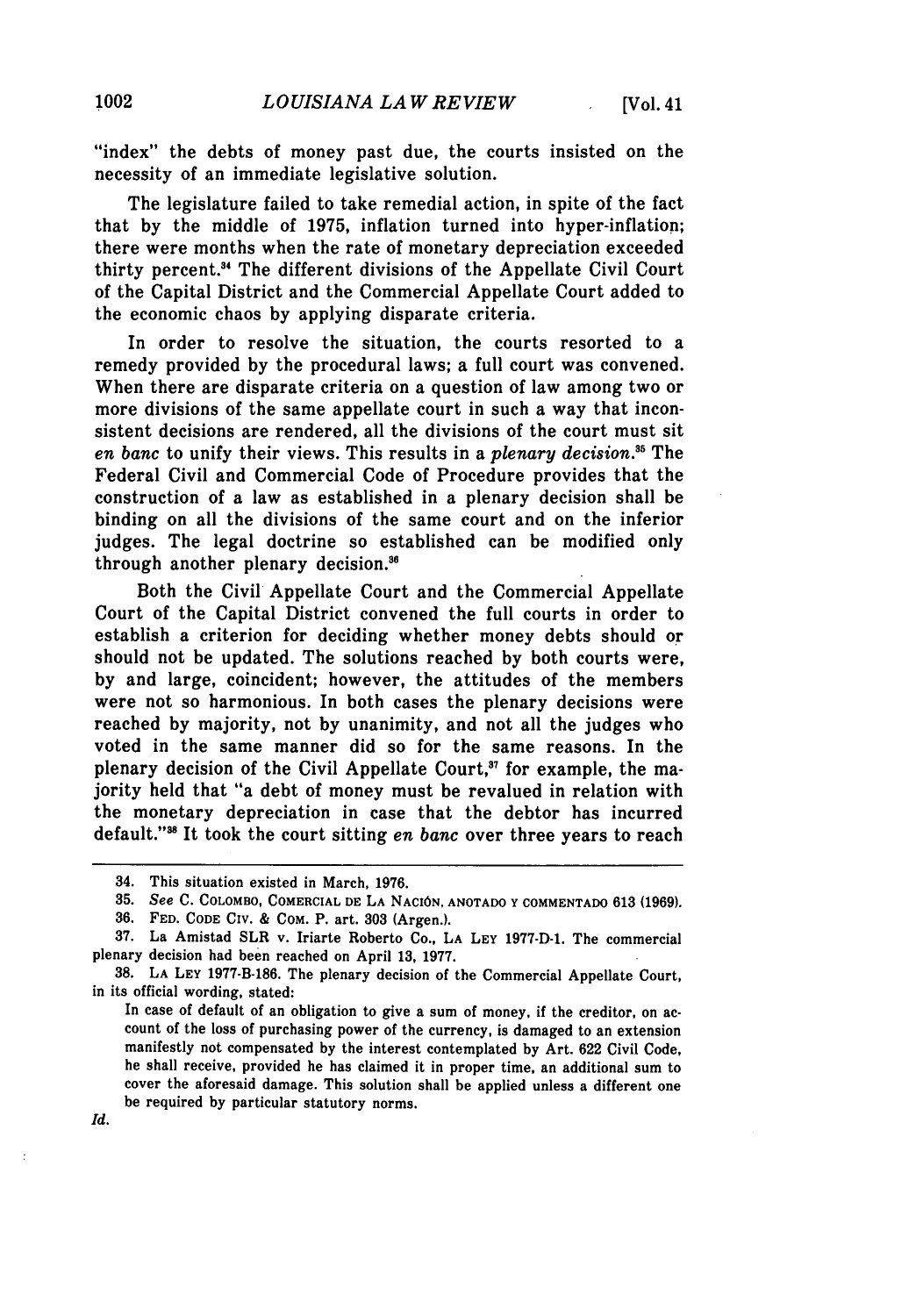this decision. The writer will deal only with those arguments of the judges of the Civil Appellate Court specifically addressed to overcoming the obstacles created **by** the rule of the Argentine Civil Code concerning the failure to perform obligations having as an object a sum of money. Such arguments show the way the Argentine judges, facing special circumstances, made law *under* a Civil code.

*First Argument:* Article **622,** restricting redress in case of default of a debt of money to payment of legal interest, is based on the presupposition of the non-existence of an acute inflation. If the presupposed state of affairs does not occur, Article **622** is no longer applicable. The vacuum left **by** the inapplicability of the "tariff system" of redress must be filled, **by** analogy, through the application of the principle of integral redress that underlies the general system of contractual liability in the Argentine Civil Code, as opposed to the special one dealing with money debts. Therefore, the mere default of a money obligation, even if it is not malicious, gives rise to the obligation to redress the damages actually brought about **by** the default. Those damages are the equivalent of the loss in the purchasing power of the currency which took place between the date of maturity and the date of effective payment.

*Second Argument:* In adopting the solution of Article 622-restriction of redress to the payment of interest-the Argentine legislature in **1869** followed Article **1532** of the Code Napoleon but toned down the rigidity of the Napoleonic model which had expressly excluded any other redress in all cases." The less rigid Argentine solution was not considered an obstacle for setting aside the limitation in special cases such as malicious noncompliance. Once the absence of rigidity in the Argentine provision is thus shown, it becomes more plausible to accept the thesis that its applicability depends on the existence of certain conditions, *e.g.,* a minimum degree of monetary stability.

The first argument is the stronger of the two, the second one being merely corroborative. The reasoning introduces a tacit general condition of monetary stability to which the system **of** redress (pertaining to money obligations) is subordinated. Justice Holmes has stated, in a different context, that it is always possible to imply a condition. The reasonableness of implying a condition in the law depends on the existence of good reasons to restrict the area of application of a rule or set of rules. In the case presented, it is as if one said: "No doubt, this is what the law-maker intended to fix as damages for failure to perform debts of money, but he did so having in mind a situation of normality which is now absent, and

**<sup>39.</sup>** See note 14, **supra.**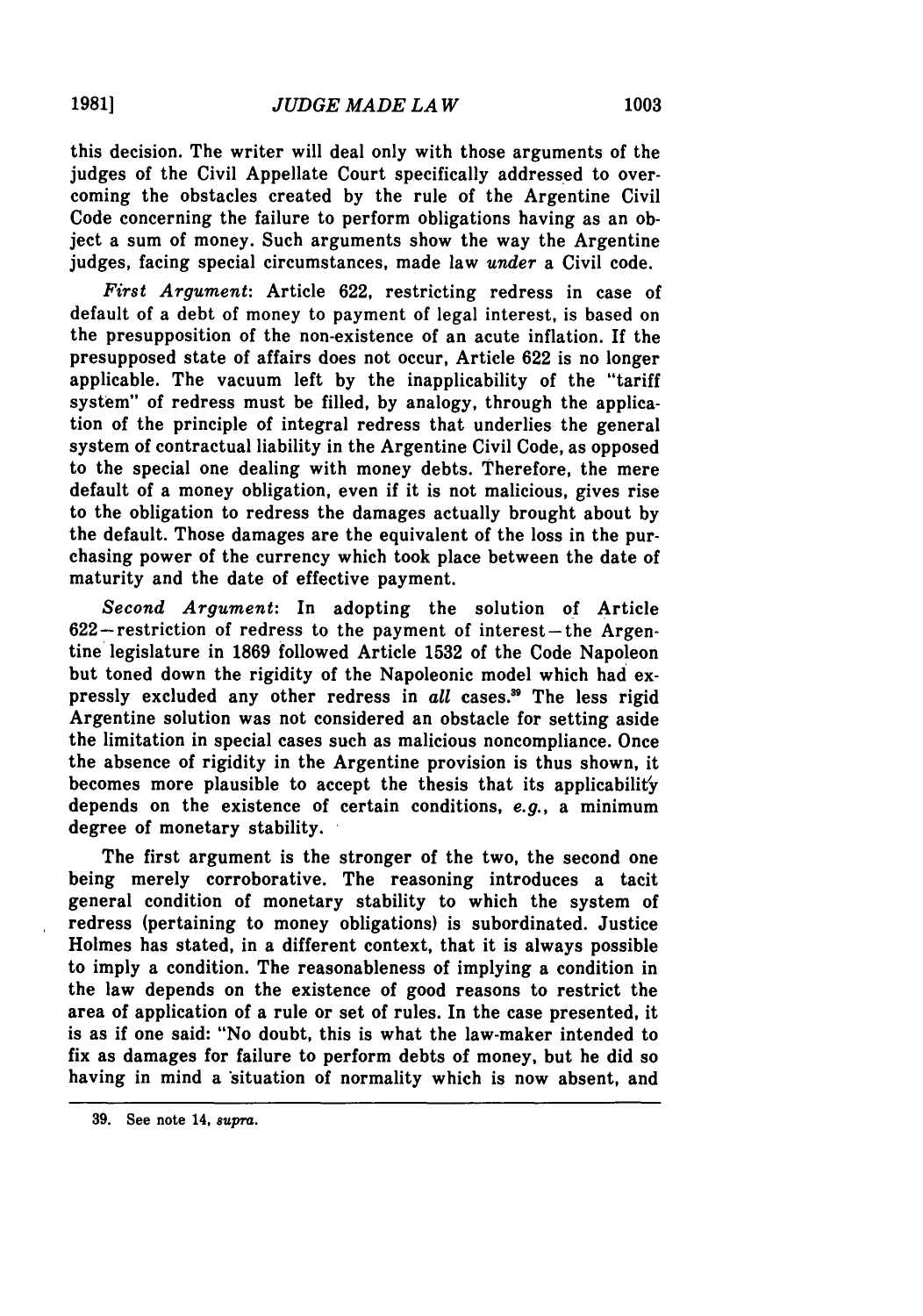whose absence justifies a departure from what has been established." This construction does not create an exception *within* a given rule, but fixes *external* limits of applicability of the rule, thus creating an opportunity for the application of other provisions.

When judges act in this way, the result of their decisions may fairly be called "judge-made law." And if they do so while dealing with a civil code that allegedly regulates all situations falling within its scope, the result of such acts of judicial creation can reasonably be described as judge-made law *under* a Civil Code. The solution reached **by** Argentine courts hints at some central traits of the civil law, as opposed to the common law. These characteristics of a Civil law system are quite often misunderstood **by** common-law lawyers. For example, courts operating under a codified system are not passive mouthpieces of the codes, but active participants in a joint and creative effort to keep those bodies of rules alive. Also, a civil code, if properly drafted and construed, not only offers a good guide to fill its own gaps, but also is of great help in the necessary and difficult task (typically performed **by** courts) of making explicit the implied conditions which restrict the scope of its own rules. Paradoxical as it may seem, a good civil code, in the hands of good judges, can even provide the ground to overcome its own unavoidable limitations.

While the Argentine courts sitting *en banc* were following their slow procedures to reach a plenary decision, substantial changes were taking place in the Argentine political scene. As a consequence, in April, **1976,** the entire composition **of** the Supreme Court changed. After a short while, cases were brought before the highest court challenging the constitutional validity of judgments in which the claims to update debts of money past due had been upheld or dismissed. In a series of cases, the Supreme Court ruled that in the updating of debts of money, the creditor's constitutional right of property is at stake in the sense that property would be taken from him without compensation if, on default, the debtor could be released of his obligation **by** paying with debased money. The Supreme Court invoked principles of commutative justice in reaching these decisions. The Court also recognized that the updating does not actually change the terms of the original economic relation between the parties; rather, it only attempts to maintain this relation **by** preserving the purchasing power of the currency initially contemplated **by** the parties."

<sup>40.</sup> *Vieytes de Ferndndez J. v. Provincia de Buenos Aires,* **LA** LEY 1976-D-241, is the leading case.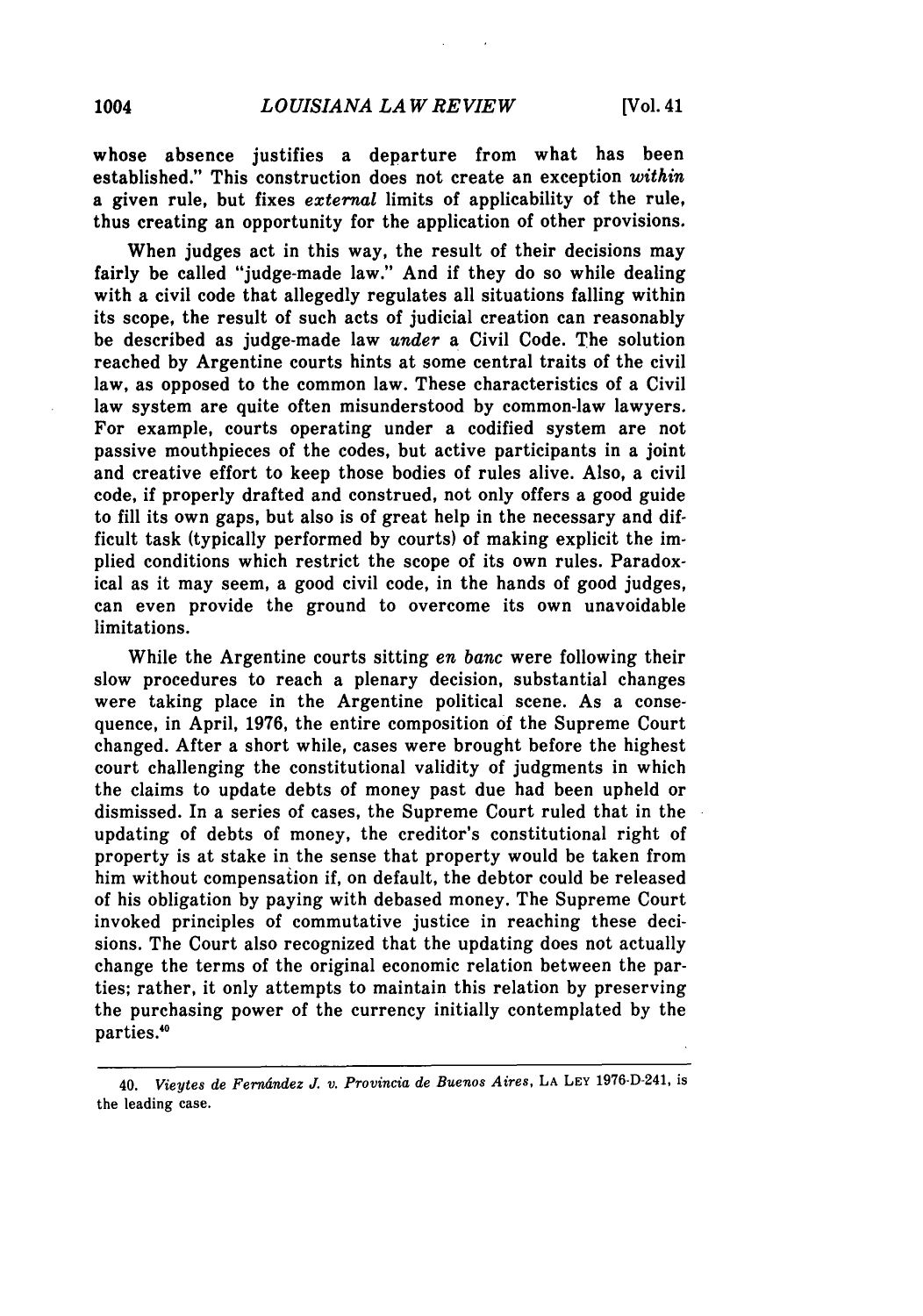However, the argument has been advanced that if the analysis of the Supreme Court is correct and the constitutional guaranty of property is at stake, there is no reason to limit the updating of debts of money to cases of default and only to the extent of the depreciation suffered thereafter." This argument leads to the conclusion that *all* money debts must be updated whether there is default or not, and that the updating must cover *all* the depreciation which has taken place from the execution of the agreement, with the exception of special cases. If the Supreme Court were to take this additional step that seems to be implicit in the decisions already rendered, then it would no longer **be** appropriate to describe the situation in terms of judge-made law *under* a Civil Code, but possibly in terms of judge-made law *over* a Civil Code. But the step has not yet been taken, and this writer does not believe that the Court will extend the principle to this extreme.

The fight of Argentine courts, if conceived as a struggle against inflation, was a lost cause before it began. Inflation cannot be curbed through judicial action, however persistent, courageous, and wise. Courts can act only on the *effects* of inflation at the level of interpersonal relations, not on its causes. Courts can only set themselves to the task of trying to tone down, at that level, gross injustice and immorality. In the Argentine case, they have accomplished this goal with serious misgivings. One may always question whether, in using the poor equipment of judge-made law to reduce injustice by indexing debts, the courts are not contributing to perpetuate the very cause whose effects they are trying to suppress.

**<sup>41.</sup>** *See* **G.** BIDART CAMPOS, *La indexaci6n de las deudas dinerarias* como *principio constitucional,* in **72** EL **DERECHO 697.**